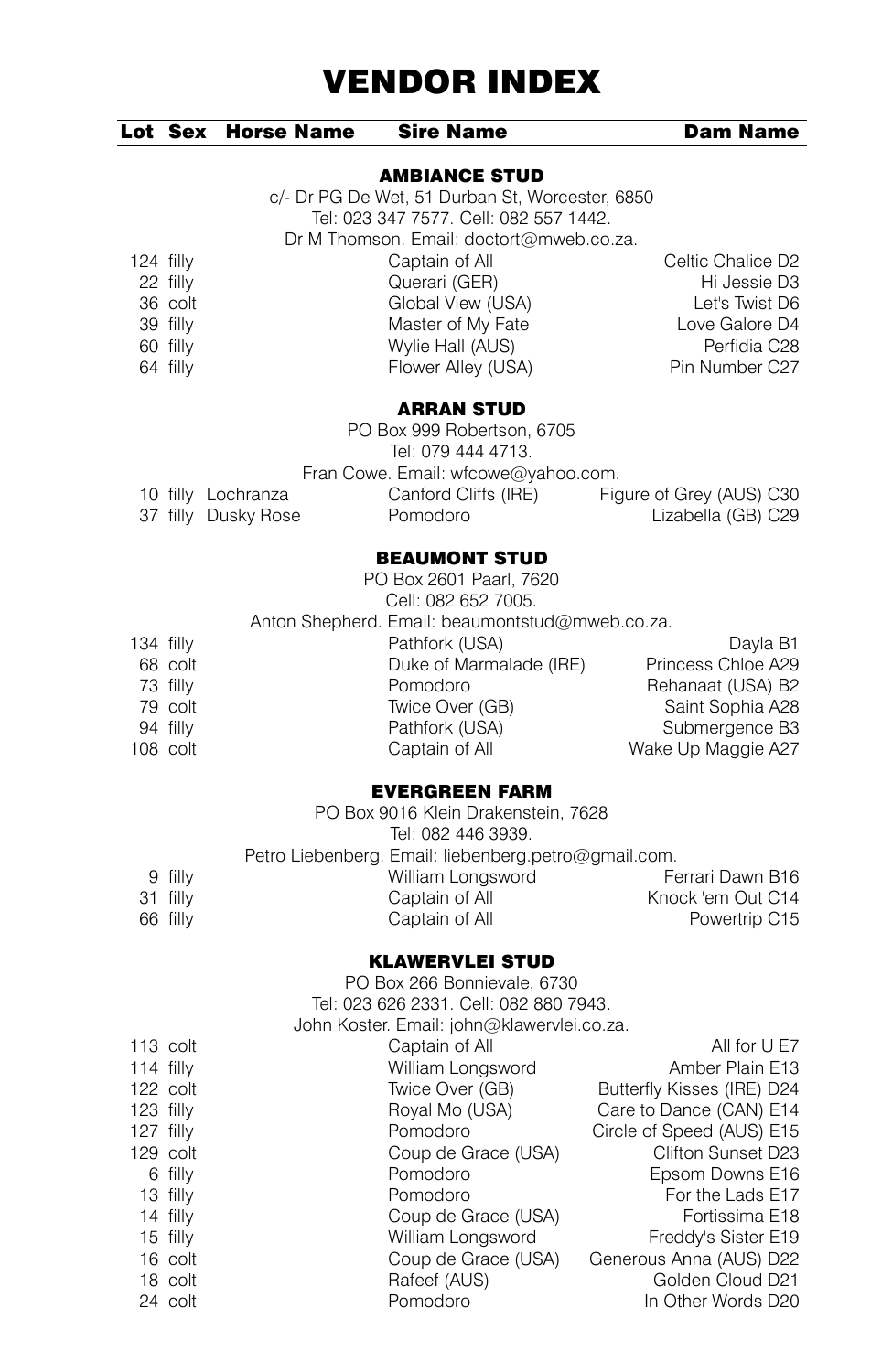| Lot Sex                                          |                                                                                                                                                   | <b>Horse Name</b>          | Sire Name                                                                                                                                                                                                                                                                                                                                                                                                                                                                           | Dam Name                                                                                                                                                                                                                                                                                                                                                     |
|--------------------------------------------------|---------------------------------------------------------------------------------------------------------------------------------------------------|----------------------------|-------------------------------------------------------------------------------------------------------------------------------------------------------------------------------------------------------------------------------------------------------------------------------------------------------------------------------------------------------------------------------------------------------------------------------------------------------------------------------------|--------------------------------------------------------------------------------------------------------------------------------------------------------------------------------------------------------------------------------------------------------------------------------------------------------------------------------------------------------------|
| 102 filly<br>103 colt<br>$105$ colt<br>110 filly | 25 colt<br>26 filly<br>28 colt<br>29 colt<br>34 filly<br>43 filly<br>54 colt<br>81 filly<br>86 filly<br>88 colt<br>97 colt<br>98 filly            |                            | Pomodoro<br>Captain of All<br>Coup de Grace (USA)<br>William Longsword<br>Trippi (USA)<br>Coup de Grace (USA)<br>Twice Over (GB)<br>Pomodoro<br>William Longsword<br>Coup de Grace (USA)<br>Pomodoro<br>Pomodoro<br>Coup de Grace (USA)<br>Pomodoro<br>Captain of All<br>Twice Over (GB)                                                                                                                                                                                            | Intergalactic D19<br>Jet Danza E20<br>Judi Silvano D18<br>Kalanchoe D17<br>Laser Fan E21<br>Marquesa Naranja (IRE) E22<br>Off the Mark D16<br>Seattle Surprise E23<br>Sidera (AUS) F6<br>Silver Holly E2<br>Swift Sarah E3<br>Tandana (AUS) F7<br>Triple Bouquet F5<br>Trophy Wife E4<br>Val de Vie E5<br>War Path F8                                        |
| $121$ filly<br>128 filly                         | 3 filly<br>51 filly<br>92 filly                                                                                                                   |                            | <b>KLAWERVLEI GROOMS</b><br>PO Box 266 Bonnievale, 6730<br>Tel: 023 626 2331, Cell: 082 880 7943.<br>John Koster. Email: john@klawervlei.co.za.<br>Captain of All<br>Vercingetorix<br>Royal Mo (USA)<br>Twice Over (GB)<br>Pomodoro                                                                                                                                                                                                                                                 | <b>Budding Beauty D30</b><br>City of Athens (AUS) D29<br>Enja D28<br>Nocturne D27<br>Span Die Seile D25                                                                                                                                                                                                                                                      |
| $131$ filly<br>101 colt<br>104 colt              | 130 colt<br>5 colt<br>7 filly<br>12 filly<br>32 colt<br>44 filly<br>45 colt<br>48 filly<br>65 filly<br>74 colt<br>77 colt<br>85 filly<br>95 filly | 33 filly Duchessofnormandy | <b>KLAWERVLEI STUD (AGENT)</b><br>PO Box 266 Bonnievale, 6730<br>Tel: 023 626 2331. Cell: 082 880 7943.<br>John Koster. Email: john@klawervlei.co.za.<br>Querari (GER)<br>Twice Over (GB)<br>What a Winter<br>Pomodoro<br>Coup de Grace (USA)<br>Twice Over (GB)<br>William Longsword<br>Coup de Grace (USA)<br>Pomodoro<br>William Longsword<br>Captain of All<br>Royal Mo (USA)<br>Count Dubois (GB)<br>William Longsword<br>Pomodoro<br>Coup de Grace (USA)<br>William Longsword | Colour Magic E6<br>Cranberry Gold F9<br>Entrench (GB) E1<br>Eva Tibbs F11<br>Fort Belvedere F13<br>Ladonna E30<br>Lady Maher (AUS) F14<br>Mermaid Siren F15<br>Millenium Reign E29<br>Mon Ami Misty E8<br>Polly Wolly Doodle E9<br>Reserved Emblem E28<br>Rubybay E27<br>Seventh Virtue E11<br>Super Guppy E12<br>Tricia's Spur (AUS) E26<br>Urooj (AUS) E25 |

## LAMMERSKRAAL STUD

PO Box 489 Ceres, 6835 Tel: 023 312 1357. Cell: 082 447 4375. Pieter Graaff. Email: admin@lammerskraalstud.co.za. 118 colt Why Madera **Wylie Hall (AUS)** Athina Madera A3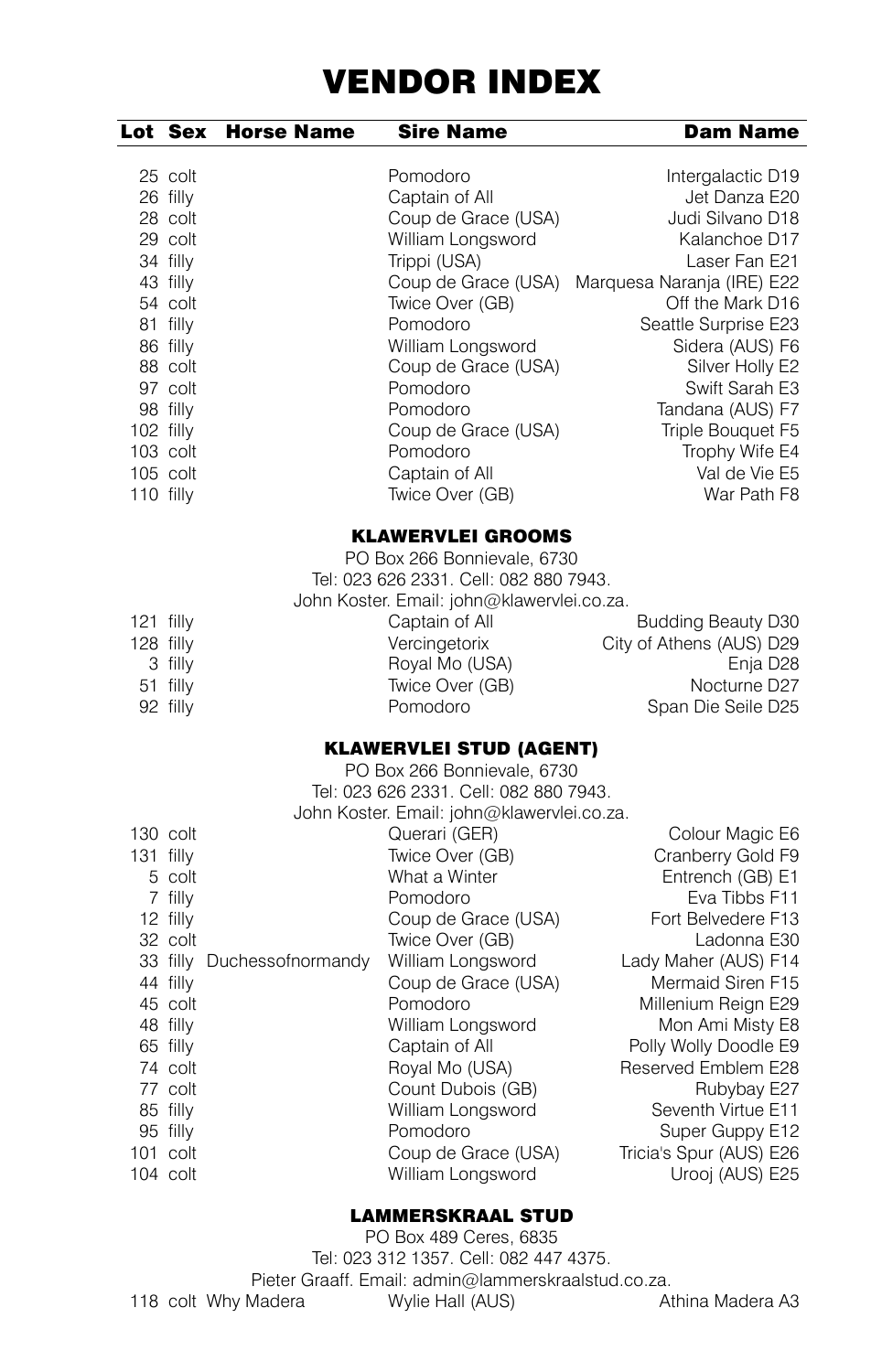|  | Lot Sex Horse Name Sire Name |                                                                      | <b>Dam Name</b>    |
|--|------------------------------|----------------------------------------------------------------------|--------------------|
|  | 57 colt Longpath             | William Longsword                                                    | Path to Travel A4  |
|  |                              | <b>MAINE CHANCE FARMS</b>                                            |                    |
|  |                              | PO Box 259 Robertson, 6705<br>Tel: 023 626 2342, Cell: 072 446 6269. |                    |
|  |                              |                                                                      |                    |
|  |                              | Tim Bootsma. Email: info@mainechance.co.za.                          |                    |
|  | 115 filly Ammonite           | The United States (IRE)                                              | Arissa A23         |
|  | 119 filly Bad Hair Day       | Duke of Marmalade (IRE)                                              | Bandola A24        |
|  | 17 colt Good Measure         | Var (USA)                                                            | Girl on the Run B9 |
|  | 35 colt Libeccio             | Flower Alley (USA)                                                   | Leste B10          |
|  | 61 filly Primula             | Querari (GER)                                                        | Perija (GER) A25   |
|  | 71 colt Quatermain           | Erupt (IRE)                                                          | Quena B7           |
|  | 82 colt Sentient             | Quasillo (GER)                                                       | Seeking B8         |
|  |                              | <b>NADESON PARK STUD</b>                                             |                    |
|  |                              |                                                                      |                    |

| PO Box 51121 V&A Waterfront, Cape Town, 8005 |                             |                                                |                             |  |
|----------------------------------------------|-----------------------------|------------------------------------------------|-----------------------------|--|
| Tel: 028 050 0648, Cell: 083 279 0000.       |                             |                                                |                             |  |
|                                              |                             | Hassen Adams. Email: hassan@grandparade.co.za. |                             |  |
|                                              | 120 filly Blues Bella       | Time Thief (AUS)                               | <b>Bluebell Glade B19</b>   |  |
|                                              | 125 filly Time for Charity  | Time Thief (AUS)                               | Chariya (IRE) B18           |  |
|                                              | 136 filly Countess of Peace | Count Dubois (GB)                              | Dove of Peace C13           |  |
|                                              | 4 colt Jayrani              | Jay Peg                                        | Enrani (AUS) B23            |  |
|                                              | 40 filly Countess Lydia     | Count Dubois (GB)                              | Lydia Lopokovo C12          |  |
|                                              | 53 colt Incredible India    | Pathfork (USA)                                 | Nunavik B22                 |  |
|                                              | 58 filly Thief and the Moon | Time Thief (AUS)                               | Pearly Moon C11             |  |
|                                              | 62 colt Countess Perini     | Count Dubois (GB)                              | Perini B <sub>21</sub>      |  |
|                                              | 70 filly Purple Flower      | Time Thief (AUS)                               | Purple Orchid (GB) C10      |  |
|                                              | 89 filly Silver Clock       | Time Thief (AUS)                               | Silverthorne C9             |  |
|                                              | 109 filly Walking Thru Time | Jay Peg                                        | Walking Onthe Moon (ARG) C8 |  |

#### NARROW CREEK STUD

|          |                     | PO Box 24 Wolseley, 6830                     |                   |
|----------|---------------------|----------------------------------------------|-------------------|
|          |                     | Cell: 082 377 2912.                          |                   |
|          |                     | John Everett. Email: john@narrowcreek.co.za. |                   |
| 76 filly |                     | Twice Over (GB)                              | Rodeo Sioux F4    |
|          | 91 filly Mothership | Erupt (IRE)                                  | Social Climber F3 |
|          |                     |                                              |                   |

### NORMANDY STUD

|             |          | PO Box 161 Ashton, 6715                      |                       |
|-------------|----------|----------------------------------------------|-----------------------|
|             |          | Cell: 083 297 3402.                          |                       |
|             |          | Oscar Foulkes. Email: oscar@theslingshot.biz |                       |
| $132$ filly |          | The United States (IRE)                      | Cymbeline B14         |
|             | 2 colt   | Twice Over (GB)                              | Ekaterina A20         |
|             | 21 colt  | William Longsword                            | Hard Lady A19         |
|             | 50 filly | Pomodoro                                     | Night on the Hill B13 |
|             | 67 colt  | Pomodoro                                     | Prima Donna A18       |
|             |          |                                              |                       |

## NORMANDY STUD (AGENT)

PO Box 161 Ashton, 6715 Cell: 083 297 3402. Oscar Foulkes. Email: oscar@theslingshot.biz. 133 filly **Pomodoro** Dans With Sally (AUS) B15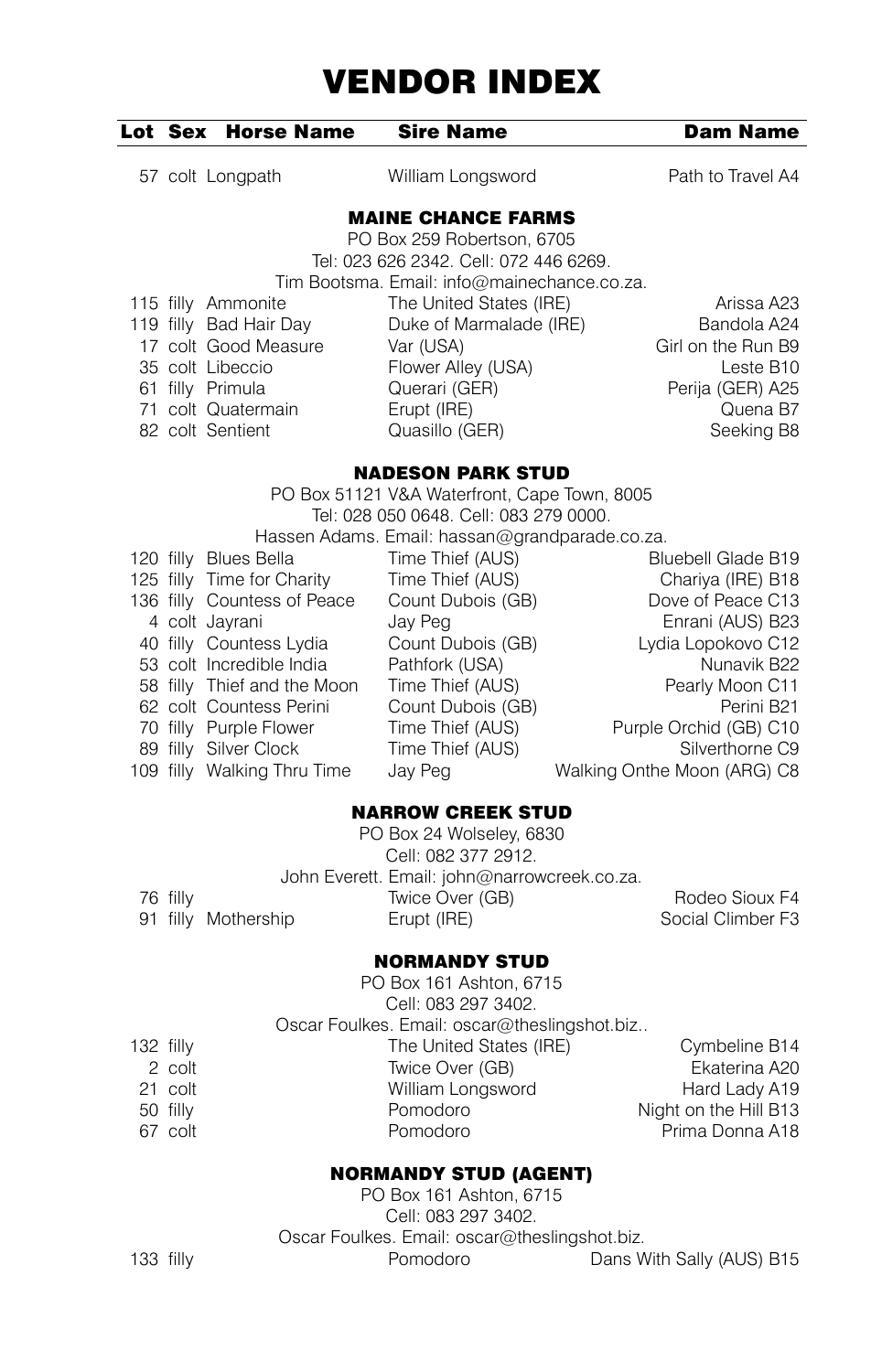|          | Lot Sex Horse Name | <b>Sire Name</b>  | <b>Dam Name</b> |
|----------|--------------------|-------------------|-----------------|
| 19 filly |                    | Master of My Fate | Greendale A17   |

30 colt Wylie Hall (AUS) Keep on Dreaming A21 47 colt Twice Over (GB) Miss Madelein (ARG) A16 55 filly Master of My Fate Ooh la Var B12

## OLDLANDS STUD

Box 907 Hermanus, 7200 Tel: 028 312 4581. Fax: 028 312 4581. Cell: 082 566 3450. Mrs B Sanne. Email: oldlandsfarm@gmail.com. 56 filly Have a Party **Pomodoro** Party Magic B30<br>
59 filly Despina **Pathfork (USA)** Pepper Belle B29 59 filly Despina Pathfork (USA) Pepper Belle B29<br>75 filly Count Your Chances Count Dubois (GB) Road Tax B28 75 filly Count Your Chances Count Dubois (GB) Road Tax B28<br>
90 filly Barmaid Jackson Slightly Blonde C1 90 filly Barmaid Jackson Slightly Blonde C1 111 filly Jacky Sparrow Jackson Windspiel C2 112 filly Nandine **Canadia Care Pathfork (USA)** Controlled Manus Pathfork (USA)

## RIDGEMONT HIGHLANDS

| PO Box 88 Robertson, 6705                  |            |                       |                          |                          |  |
|--------------------------------------------|------------|-----------------------|--------------------------|--------------------------|--|
| Cell: 082 654 5169.                        |            |                       |                          |                          |  |
| Craig Carey. Email: craig@ridgemont.co.za. |            |                       |                          |                          |  |
|                                            | $135$ colt |                       | Canford Cliffs (IRE)     | Diamond Emblem D7        |  |
|                                            |            | 1 colt Ridgerunner    | Canford Cliffs (IRE)     | Easy Street D8           |  |
|                                            |            | 8 filly Blackjack     | Jackson                  | Even Money C24           |  |
|                                            |            | 11 filly Tephra       | Erupt (IRE)              | Fly Phillippa C23        |  |
|                                            |            | 23 filly Little Flirt | Canford Cliffs (IRE)     | In Like Flynn C22        |  |
|                                            |            | 41 colt We're Jamming | Duke of Marmalade (IRE)  | Maidstone D9             |  |
|                                            |            | 63 colt Circus Lights | Duke of Marmalade (IRE)  | Picadilly Miss D10       |  |
|                                            |            | 72 filly Hummingbird  | Rafeef (AUS)             | Red Kaschka C21          |  |
|                                            |            | 78 filly Bushveld     | Gimmethegreenlight (AUS) | Russet Savannah C20      |  |
|                                            |            | 80 colt Speak Easy    | Rafeef (AUS)             | Sassy Sal (AUS) D11      |  |
|                                            |            | 100 colt Unalome      | Canford Cliffs (IRE)     | Temple Goddess (USA) D12 |  |
|                                            |            | 106 colt Slapstick    | Canford Cliffs (IRE)     | Variety Star D13         |  |
|                                            |            | 107 colt Vesuvio      | Erupt (IRE)              | Via Cosa Coma D14        |  |

#### TEN EINDE STUD @ THE GLEN

| 19 Glen Barry, Weg Swellendam             |          |                            |                      |                  |  |
|-------------------------------------------|----------|----------------------------|----------------------|------------------|--|
|                                           |          |                            | Cell: 082 375 2849.  |                  |  |
| Hein Moller. Email: heinmoller@yahoo.com. |          |                            |                      |                  |  |
|                                           |          | 116 filly Diamond Rockstar | Canford Cliffs (IRE) | Arizona Rock C4  |  |
|                                           | 27 colt  |                            | Twice Over (GB)      | Jo's Bond B26    |  |
|                                           | 42 filly |                            | Captain of All       | Malakeh (AUS) C5 |  |
|                                           | 46 filly |                            | Master of My Fate    | Miss Einstein C6 |  |
|                                           | 84 filly |                            | Futura               | Selkie C7        |  |
|                                           |          | 99 colt Captain Royal      | Royal Mo (USA)       | Tempest B25      |  |
|                                           |          |                            |                      |                  |  |

#### VERMAAK EQUINE

| Unit 214 Sovereign Quay 34 Somerset Rd Green Point, 8001 |                                                  |                          |                         |                 |  |  |
|----------------------------------------------------------|--------------------------------------------------|--------------------------|-------------------------|-----------------|--|--|
|                                                          | Cell: 072 623 7994.                              |                          |                         |                 |  |  |
|                                                          | Justin Vermaak. Email: justin@vermaakequine.com. |                          |                         |                 |  |  |
|                                                          |                                                  | 83 colt American Hashtag | The United States (IRE) | Selfie B5       |  |  |
|                                                          |                                                  | 87 colt Chasin           | Duke of Marmalade (IRE) | Silver Class B6 |  |  |